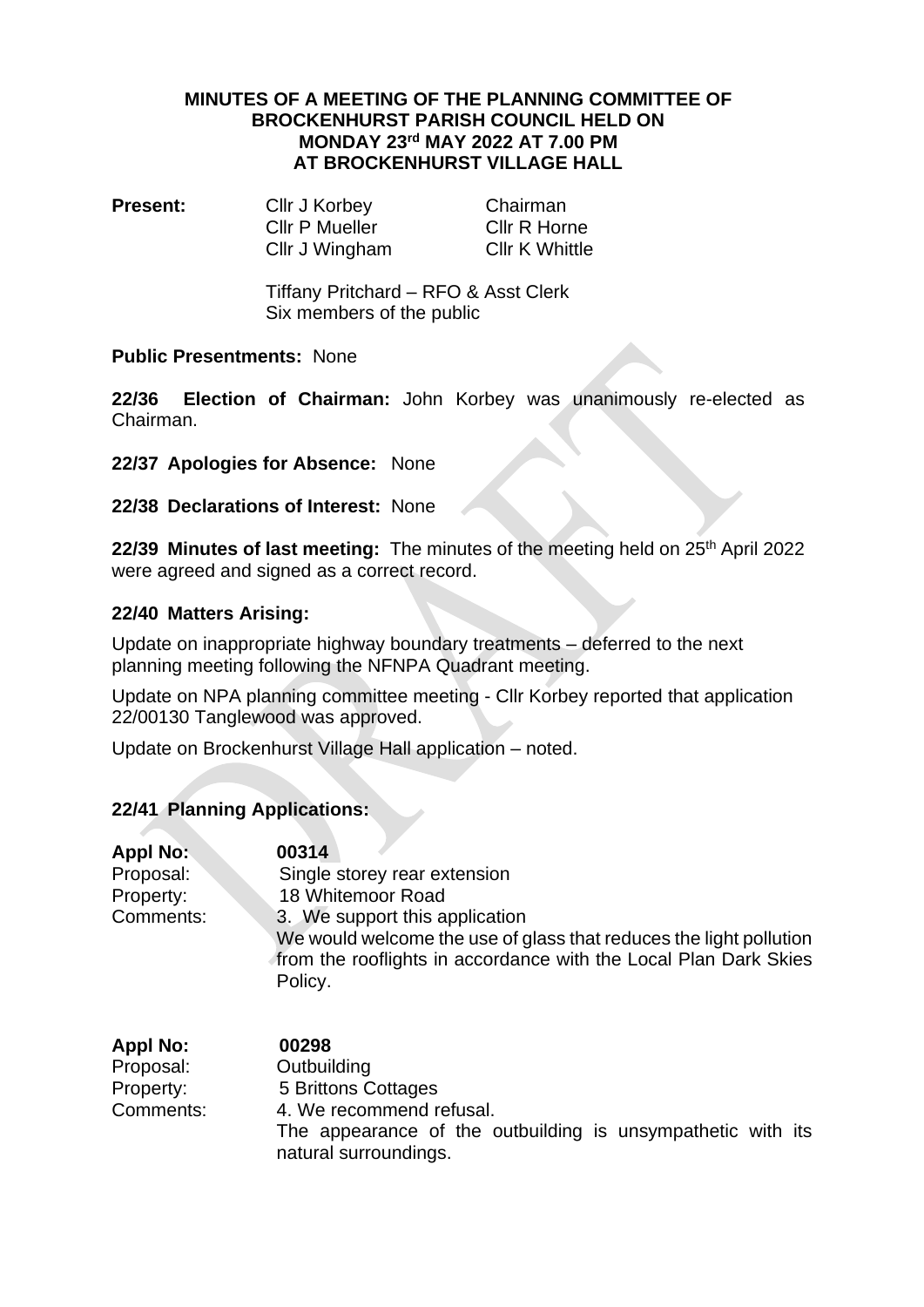| <b>Appl No:</b><br>Proposal:<br>Property:<br>Comments: | 00301<br>Application under part 16 of the Town & Country Planning<br>(General Permitted Development) Order in respect of<br>subterranean development<br><b>Rhinefield Road Junction of New Forest Drive</b><br>3. We recommend permission.                                                                                                                                                                                                                                                                 |
|--------------------------------------------------------|------------------------------------------------------------------------------------------------------------------------------------------------------------------------------------------------------------------------------------------------------------------------------------------------------------------------------------------------------------------------------------------------------------------------------------------------------------------------------------------------------------|
| <b>Appl No:</b><br>Proposal:<br>Property:              | 00343<br>2no. single storey extensions; alterations to doors and windows;<br>rooflights; demolition of conservatory<br>5 The Coppice                                                                                                                                                                                                                                                                                                                                                                       |
| Comments:                                              | 3. We recommend permission.<br>On condition of the use of glass that reduces the light pollution<br>from the rooflights in accordance with the Local Plan Dark Skies<br>Policy.                                                                                                                                                                                                                                                                                                                            |
| <b>Appl No:</b><br>Proposal:<br>Property:<br>Comments: | 00342<br>Change of use of workshop/storage building to Sui Generis to<br>include Motorcycle MOT testing area<br>24 Brookley Road<br>2. We recommend refusal but would accept the decision reached<br>by the National Park Authority's Officers under their delegated<br>powers.<br>We consider there may be an adverse impact on neighbouring<br>amenity and would welcome more information on soundproofing<br>through consultation with the Environmental Health Officer or the<br><b>National Park.</b> |
| <b>Appl No:</b><br>Proposal:<br>Property:<br>Comments: | 00364<br>Two storey extension; dormer; porch; solar panels; alterations to<br>doors and windows including widening bay window; render; flue;<br>demolition of part of detached garage<br>Mayfield, Sway Road<br>3. We recommend permission                                                                                                                                                                                                                                                                 |
| <b>Appl No:</b><br>Proposal:<br>Property:<br>Comments: | 00280<br>Application under part 16 of the Town & Country Planning<br>(General Permitted Development) Order in respect of<br>subterranean development<br><b>Land Near to Mosscroft</b><br>3. We recommend permission                                                                                                                                                                                                                                                                                        |
| <b>Appl No:</b><br>Proposal:<br>Property:<br>Comments: | 00375<br>Cycle store<br>61 New Forest Drive<br>1. We recommend permission but would accept the decision<br>reached by the National Park Authority's Officers under their<br>delegated powers.<br>We are not against a cycle store in principle, however we<br>believe the appearance of this cycle store is not in keeping with<br>the street scene.                                                                                                                                                       |